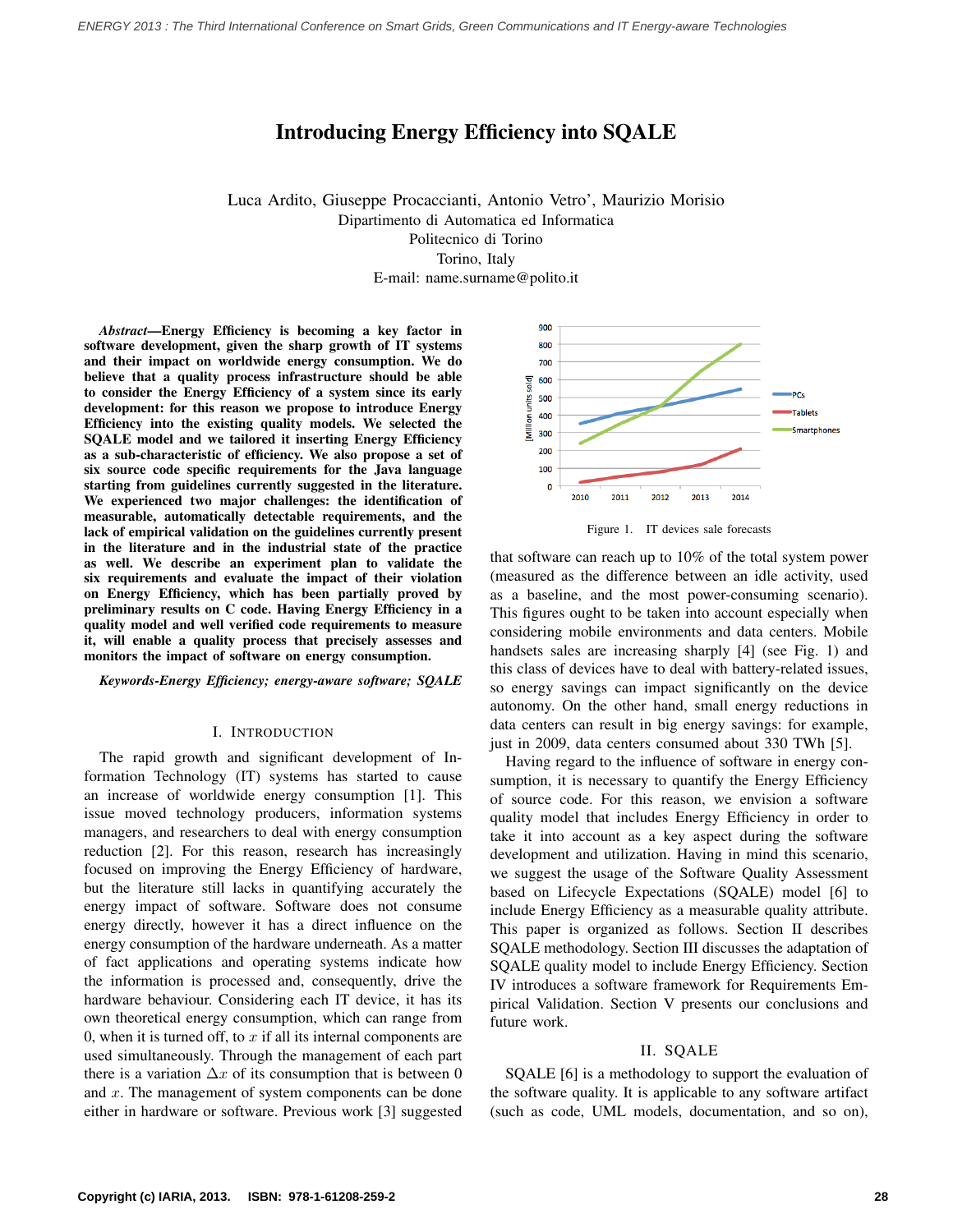

Figure 2. Hierarchical quality model structure

however the main focus is on source code, whose quality is perceived as a non functional requirement. The goal of using SQALE is to quantitatively assess the distance between the code current quality and its expected quality objective. To achieve that, the following main concepts are introduced:

- 1) A quality model
- 2) An analysis model
- 3) Indices and Indicators

#### *A. Quality model*

The quality model proposed by SQALE is an orthogonal quality model derived from the ISO/IEC 9126 [7] (revised by the ISO/IEC 25010 [8]) . It is organised in three hierarchical levels, which are represented in Fig. 2. The first level is composed of characteristics that are based on the theoretical lifecycle of a source file and are from the ISO 9126 standard. They depend on the code internal properties and directly impact the typical activities of a software application's lifecycle. Characteristics are listed in the order they appear in a typical software application lifecycle: Testability, Reliability, Changeability, Efficiency, Security, Maintainability, Portability, Reusability.

The second level is composed of sub-characteristics, based on sub activities and requirements domain. There are two types of sub-characteristics: those corresponding to lifecycle activities (e.g., unit test, integration test), and those resulting from taxonomies in terms of good and bad practices relating to the software's architecture and coding. A sub-characteristic is attached to only one characteristic, the first in the chronology of the characteristics (to preserve orthogonality). The third level is composed of requirements that relate to the source code's internal attributes. These requirements usually depend on the software's context and language, and they are also attached to the lowest possible level, i.e. in relation to the first quality characteristic to which it chronologically contributes. In this way orthogonality is preserved also at the bottom level. Requirements relate to the artifacts that compose the software's source code, e.g. software applications, components, files, classes, and so forth. TABLE I is excerpt from the SQALE standard [6] and it contains examples of how requirements in the Java language are inserted in the structure of characteristics and sub-characteristics. Fig. 3 represents graphically the hierarchy.

#### *B. Analysis model*

The SQALE Analysis Model contains the rules to normalize and control measures relating to the code. For each

TABLE I EXAMPLE OF SQALE MODEL FOR JAVA LANGUAGE, FROM [6]

| <b>Characteristic</b> | Sub-characteristic                 | Requirement<br>Generic<br><b>Description</b>            |  |
|-----------------------|------------------------------------|---------------------------------------------------------|--|
| Maintainability       | Understandability                  | File<br>ratio<br>comment<br>$\rightarrow$<br>$35\%$     |  |
| Maintainability       | Readability                        | File size $(LOC) < 1000$                                |  |
| Maintainability       | Readability                        | No commented-out code                                   |  |
| Efficiency            | related<br>RAM<br>efficiency       | Class depth of inheritence<br>(DIT) < 8                 |  |
| Efficiency            | RAM<br>related<br>efficiency       | No unused variables, pa-<br>rameter or constant in code |  |
| Changeability         | Logic related change-<br>ability   | If, else, for, while struc-<br>tures are bound by scope |  |
| Reliability           | Fault tolerance                    | Switch<br>statements must<br>have a default condition   |  |
| Reliability           | Data related reliability           | No use of unitialized vari-<br>ables                    |  |
| Testability           | Integration level testa-<br>bility | Coupling between objects<br>(CBO) < 7                   |  |
| Testability           | Unit<br>Testing<br>testability     | No duplicate part over 100<br>token                     |  |
| Testability           | Unit<br>Testing<br>testability     | Number of parameters in a<br>module call (NOP) $< 6$    |  |



Figure 3. Hierarchical representation of the model described in TABLE I

violated source code requirement, a remediation cost (a work unit, a monetary unit, or a time unit) is associated to make the code conformant to the quality objective. For instance, looking at TABLE I and Fig. 3, the remediation cost for the requirement "Coupling between objects  $(CBO) < 7$ " is the cost to decrease the coupling from its current value X to 7. The remediation cost might not be constant but expressed by a remediation function. For example, reducing the coupling from 13 to 7 (-6) might cost more than twofold effort of reducing it from 10 to 7 (-3). The total refactoring cost for a sub-characteristic is the sum of the remediation cost of each requirement violation.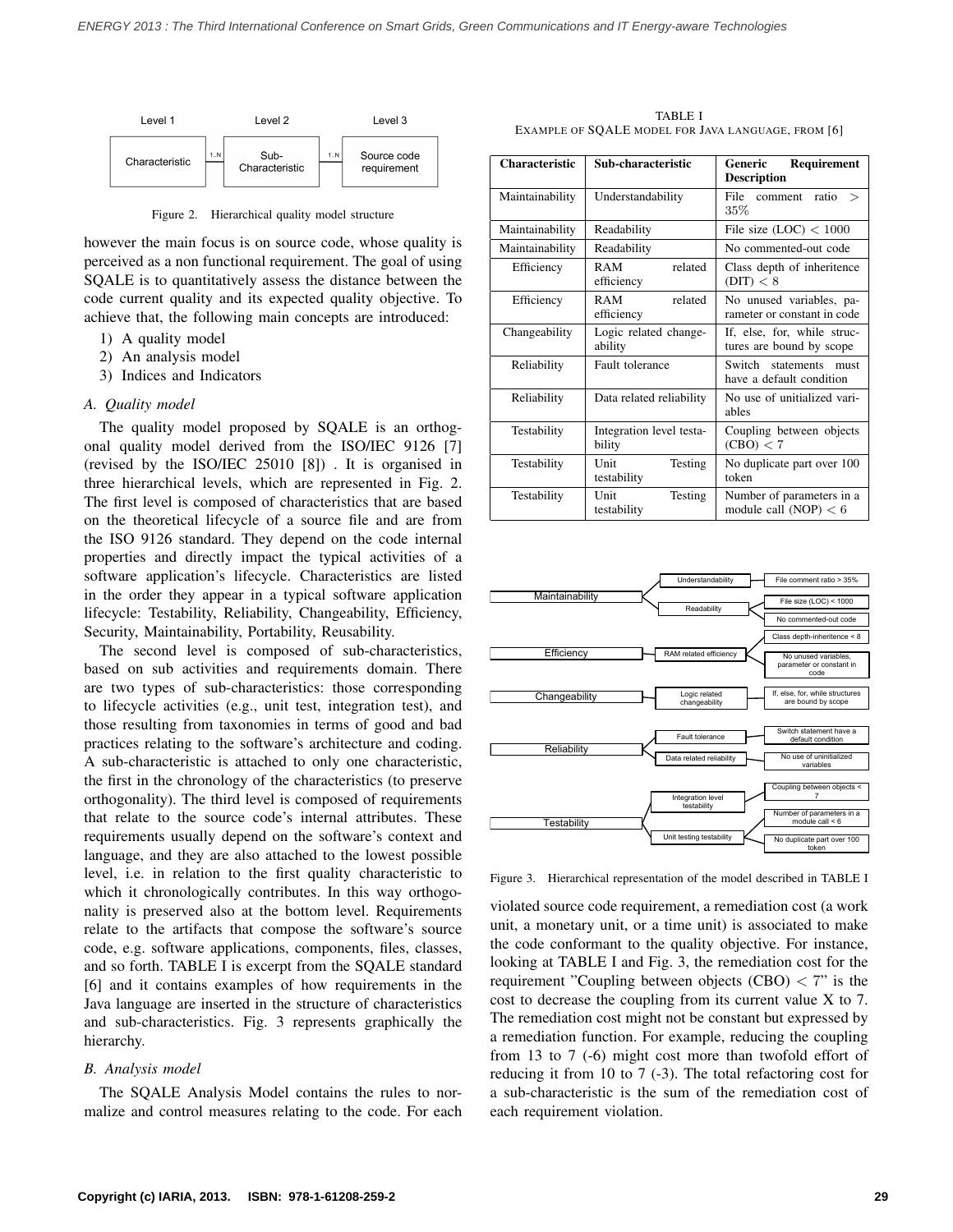#### *C. Indices and Indicators*

All of the SQALE indices represent the costs related to a given characteristic, estimated by adding up all of the remediation costs of the requirement violations of the connected sub-characteristics. For instance, in the example of TABLE I, the SQALE Testability Index STI is the sum of the remediation costs of all violated requirements related to Integration level testability and Unit testing testability, i.e. "No duplicate part over 100 token", "Number of parameters in a module call  $< 6$ ", "Coupling between objects  $< 7$ ". The sum of all indexes is the Software Quality Index (SQI). It is also possible to obtain consolidated indices in the following way: the consolidated index of a given characteristic is equal to the sum of all the indices of the previous characteristics. For instance, the SQALE Consolidated Reliability Index (SCRI) is equal to  $STI + SRI$ , i.e. the sum of Testability and Reliability indexes. Moreover, a density index has to be associated with each absolute index dividing it by a measure representing the size of the artifact (lines of code, complexity, etc.). Finally the SQALE Method defines several synthesised indicators to summarize the overall quality status of the application: since indicators are out of the scope of the current work, we point the reader to the SQALE document to more detailed information.

## III. TAILORING SQALE QUALITY MODEL TO INCLUDE ENERGY EFFICIENCY

We propose to tailor the SQALE model to include Energy Efficiency. As stated in the introduction, including Energy Efficiency in a quality model is an important step towards a measurable, repeatable and objective way to evaluate and improve the Energy Efficiency of a given application. We suggest to introduce Energy Efficiency as a subcharacteristic related to the main characteristic "Efficiency". It cannot be a characteristic itself, because it is not an activity in the typical software lifecycle, but it is a sub-characteristic of second type (i.e., "a recognised taxonomy in terms of good and bad practices relating to the software's architecture and coding"). The next step is to identify appropriate code requirements that can be applied to evaluate the Energy Efficiency of a software product. For this purpose, in this section we propose a list of guidelines, derived from the literature [9] [10] [11], provided as solutions to developers in order to produce energy-efficient software. From these guidelines, we extract a set of proper requirements to be included in the SQALE Quality Model. Most of the guidelines suggested in the literature are not strictly code-related, but rather recommending general programming techniques. As a consequence, we selected from the original list those requirements that can be traced to actual code structures. These are listed in TABLE II.

Starting from the selected guidelines, we express the set of requirements for evaluating software Energy Efficiency.

TABLE II GUIDELINES THAT CAN BE TRANSLATED INTO SQALE REQUIREMENTS

| Nr.             | Guideline                           | Explanation                                                                                                                                                                                 |
|-----------------|-------------------------------------|---------------------------------------------------------------------------------------------------------------------------------------------------------------------------------------------|
| GD1             | algorithm<br>Decrease<br>complexity | Despite different algorithms can com-<br>plete the same task, the way the task is<br>performed can be totally different. Re-<br>ducing the algorithm complexity can<br>lead to save energy. |
| GD2             | Use Event-Based pro-<br>gramming    | Event based programming avoids a<br>waste of resources involved in do-<br>ing unnecessary operations. If polling<br>cannot be avoided, it is advised to<br>select a fair time interval.     |
| GD <sub>3</sub> | Batch I/O                           | Buffering I/O operations increases<br>Energy Efficiency; the OS can power<br>down I/O devices when not used.                                                                                |
| GD <sub>4</sub> | Reduce data redun-<br>dancy         | Storage and transportation of redun-<br>dant data impacts Energy Efficiency                                                                                                                 |
| GD5             | Reduce memory leaks                 | With memory leaks the application<br>can stall or crash. This unpredictable<br>behavior can alter the energy con-<br>sumption and, more generally, they<br>must always be avoided.          |

These requirements, as specified in the SQALE Model Definition Document, [6], must be:

- Atomic
- Unambiguous
- Non-redundant
- Justifiable
- Acceptable
- **Implementable**
- Not in contradiction with any other requirement
- Verifiable

Our approach, in coherence with the SQALE methodology, is based upon translating the guidelines into code patterns automatically detectable with static analysis tools. We propose an estimate, basing upon the presence of particular implementations that may cause energy waste. Since requirements are meant by SQALE to be languagedependant, we use the Java language as a reference in this paper. TABLE III contains the requirements identified and mapped to the guidelines they derive from. This is not to be intended as an exhaustive list but a first step towards source code Energy Efficiency quantification.

### *A. RQ1: Halstead's Effort* < K

Halstead's Effort [12] is a technique for describing the structural properties of algorithms. This metric has been selected because it gives an estimation of algorithm complexity, which is language-dependant, but not implementationdependant as other metrics commonly used in this field (such as McCabe's Complexity [13]). K is a parameter to be defined according to specific application domains and project characteristics.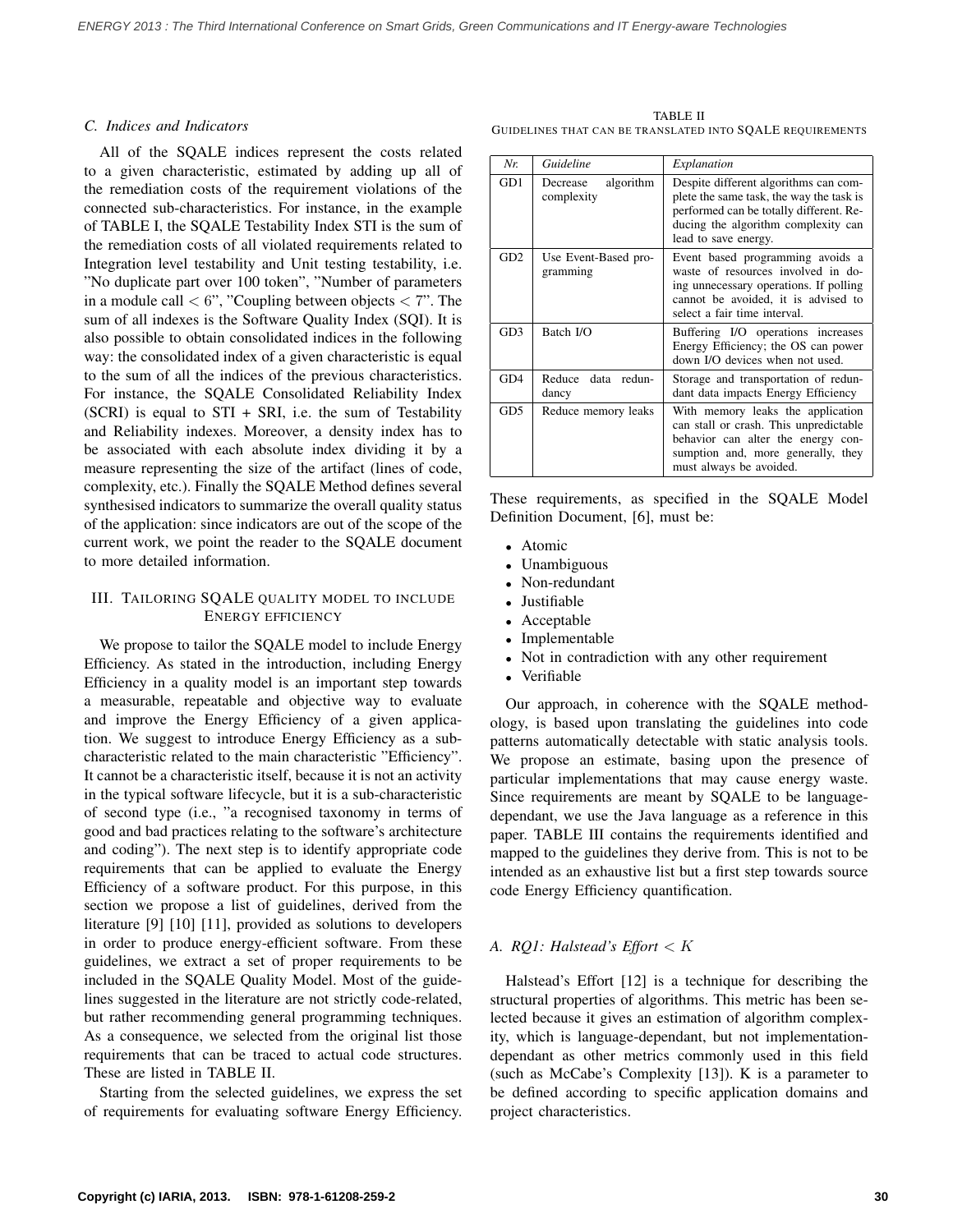TABLE III REQUIREMENTS FOR ENERGY EFFICIENCY

| Nr.             | Guideline                           | Nr.             | Requirement                                                     |
|-----------------|-------------------------------------|-----------------|-----------------------------------------------------------------|
| GD1             | algorithm<br>Decrease<br>complexity | RO1             | Halstead's Effort $\lt K$                                       |
| GD2             | Use Event-Based pro-<br>gramming    | RO <sub>2</sub> | Nr. of polling<br>$CV-$<br>$cles = 0$                           |
| GD <sub>3</sub> | Batch I/O                           | RQ3             | Nr. of<br>FileInput-<br>Stream.read() method<br>calls = $0$ [8] |
| GD <sub>4</sub> | Reduce data redun-<br>dancy         | RO4             | Nr. of unused vari-<br>ables $= 0$                              |
| GD5             | Reduce memory leaks                 | RO5.1           | Nr. of Dead Store is-<br>sues per class $= 0$                   |
|                 |                                     | RQ5.2           | Nr. of String Boolean<br>Integer Double<br>$constructor = 0$    |

## *B. RQ2: Nr. of polling cycles = 0*

To date and up to our knowledge, no static analysis tool is able to detect polling cycle, because polling structures can be implemented in various ways. However, we decided to keep this requirement and to devote further work to find a relevant metric to detect polling.

## *C. RQ3: Nr. of FileInputStream.read() method calls = 0*

This requirement derives from a particular issue regarding the FileInputStream.read() method, that triggers a direct call to the underlying OS. If inserted into a cycle, it will realize an inefficient I/O policy. The use of a BufferedReader greatly improves performance and supposedly Energy Efficiency of the operation [14]. For example, the code shown in Listing 1 continuously calls the read() method of a FileInputStream object, thus triggering a large number of RPC calls to the Operating System.

```
FileInputStream fis = new FileInputStream(filename]);
int cnt = 0:
int b;
while ((b = fis.read()) \equiv -1){
         if (b == ' \n\rangle n')cnt++;
}
fis.close();
```
Listing 1. Example of inefficient I/O policy

The code shown in Listing 2 makes use of a Buffered-InputStream, which reads larger chunks of data than the FileInputStream. This greatly reduces Remote Procedure Calls, which improves Energy Efficiency by allowing the Operative System (OS) to turn off the I/O device when not needed.

### *D. RQ4: Nr. of unused variables = 0*

The code in Listing 3 shows an example of Unused Field issue: the AClass contains a private field named "b", which

FileInputStream fis = new FileInputStream(filename); BufferedInputStream bis = new BufferedInputStream(fis); int cnt =  $0$ ; int b; while  $((b = bis.read()) \equiv -1)$ { if (b ==  $\ln$ ) cnt++; } bis.close();

Listing 2. Example of efficient I/O policy

is never used (the class does not provide a get() method for that field).

| private class AClass         |
|------------------------------|
| int a;<br>int b;             |
| public int getA(){return a;} |
|                              |

Listing 3. Example of Unused Field

An optimization of this code would be providing a get() method for the "b" field, or removing the field if unnecessary.

### *E. RQ5.1: Nr. of Dead Store issues = 0*

The code shown in Listing 4 contains a Dead Store issue, which means assigning a value to a local variable which is not read by any subsequent instruction.

public int DeadLocalStore(int x) { int constant a = x; constant a = 3 return constant a + x; }

Listing 4. Example of Dead Local Store

In the code above, x is stored to *constant\_a* but it is overwritten in the subsequent code line. A more efficient code is shown in Listing 5.

```
public int noDeadLocalStore(int x)
\{int constant a = 3;
         return constant a + x;
}
```
Listing 5. Example of refactored Dead Local Store

The value of x is no longer stored to *constant\_a* and then replaced.

The requirements specified above are derived from the guidelines [11] [10] of good programming practices provided in the literature. However, it is worth mentioning that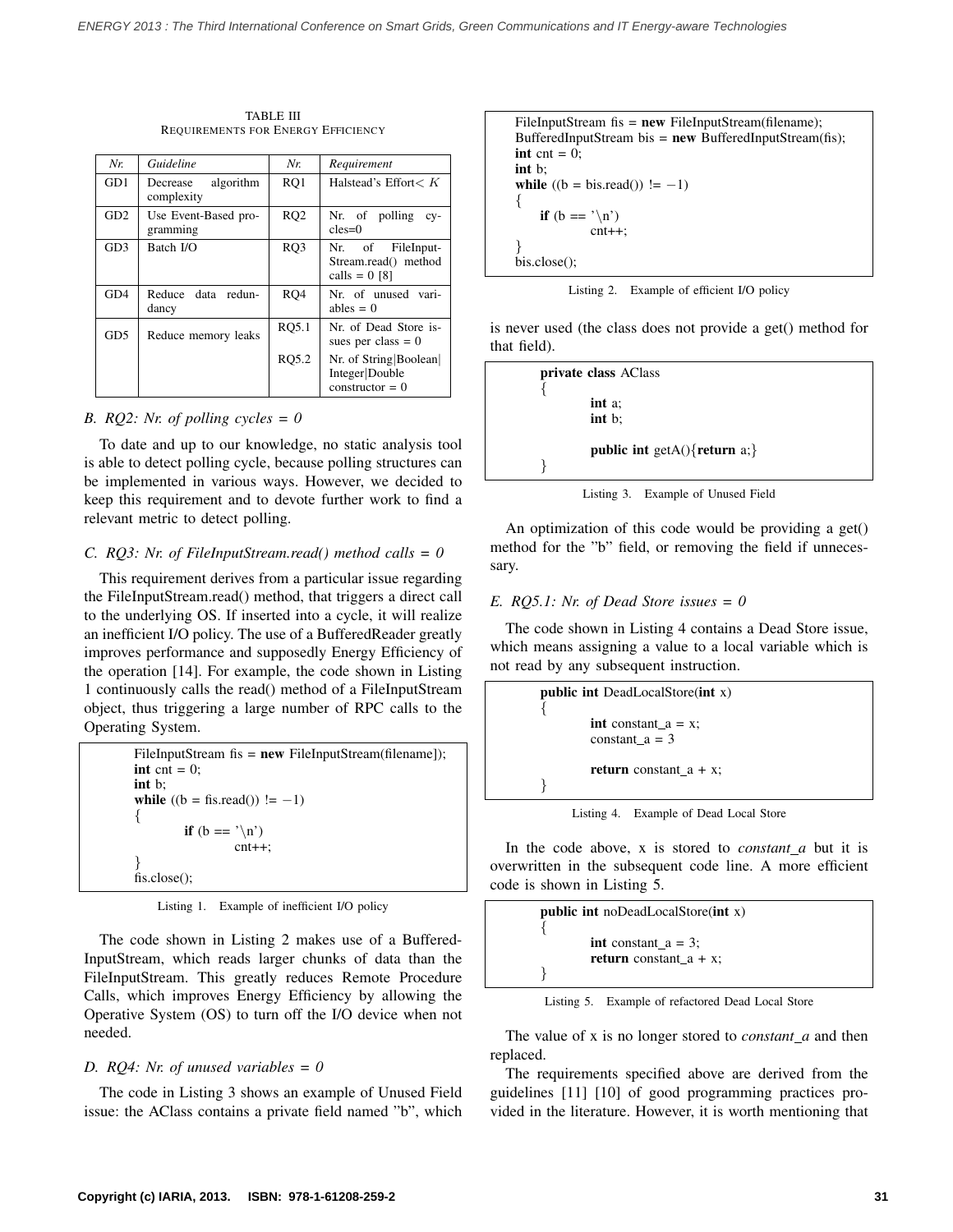such guidelines, despite being intuitive and acknowledged as effective by software industry specialists [1], did not receive any empirical validation. For this reason, and in order to make the choice of the above specified requirements *justifiable*, an empirical validation that quantitatively assess their impact on Energy Efficiency is needed.

The last steps in the introduction of Energy Efficiency into SQALE are: tailoring the analysis model, tailoring the indices and the indicators. These steps are more straightforward then the previous one. Regarding the analysis model, a remediation function for each requirement violation ought to be defined in order to obtain the remediation cost. An example of remediation function for the requirement

number of dead stores  $> 0$ 

could be:

$$
10 + 2x
$$

where  $x$  is the number of deadstores, 10 is the cost (in time units) of running a static analysis tool to detect them and 2 is the estimated time cost to review and refactor each dead store. We plan to estimate the remediation cost of each requirement violation through controlled experiments (e.g. observing the time required by subjects for a refactoring action) and questionnaires (i.e. asking directly to practicioners for estimations of refactoring actions). Being Energy Efficiency a sub-characteristic of efficiency, the sum of the remediation costs of all its source requirements will be added to the total cost of the other efficiency sub-characteristics, obtaining the SQALE Efficiency Index. Finally, the indicators do not need tailoring because they are at the highest level of the quality model.

### IV. REQUIREMENTS EMPIRICAL VALIDATION: EXPERIMENT PLANNING AND PRELIMINARY RESULTS

As said in the previous section, the guidelines we propose are not supported by an empirical evidence regarding their impact on Energy Efficiency. We plan an experiment to test whether the requirements identified in TABLE II have a measurable impact on energy consumption. We use as example the RQ 5.1 (dead stores) to explain the experiment framework. In our experimentation, we set up two source code fragments: one containing a dead store to an Integer variable and the corresponding refactored version, functionally identical but without the dead store. The instrumentation required for our experiment is a system to execute the code, meanwhile logging power consumption data through a Data Acquisition Board. On the software level, the infrastructure implementing the experiment is inspired by the JUnit2 [15] framework for automated software It consists of an abstract class, Experiment, that can be extended by concrete experimental classes. Each experimental class must provide two methods performWithViolation() and performWithoutViolation() that contain respectively the code including the violation and with the violation refactored out. In addition the method setUp() may be optionally redefined to prepare for the execution. For instance, the experimental class for the integer dead store explained in the previous section is shown in Listing 6.

| public class DLS DEAD LOCAL STORE extends Experiment |  |  |
|------------------------------------------------------|--|--|
|                                                      |  |  |
| <b>public int</b> perform With Violation()           |  |  |
|                                                      |  |  |
| int constant $a = x$ ;                               |  |  |
| constant $a = 3$ ;                                   |  |  |
| <b>return</b> constant $a + x$ ;                     |  |  |
|                                                      |  |  |
|                                                      |  |  |
| <b>public int</b> perform Without Violation()        |  |  |
|                                                      |  |  |
| int constant $a = 3$ ;                               |  |  |
| <b>return</b> constant $a + x$ ;                     |  |  |
|                                                      |  |  |
|                                                      |  |  |
|                                                      |  |  |

Listing 6. Dead Local Store experimental class

The power consumption of the methods performWith-Violation() and performWithoutViolation() are expected to be very small. Unfortunately the standard measurement methods are not able to record precisely power at order of magnitude below microWatts. For this reason, the execution of each method is repeated consecutively a very high number of times (e.g. 1 million) to consume a measurable amount of power. We assume that each execution of the measured methods is independent on each other. This is true if no attribute is used except those initialized in the setUp() method.

Moreover, the framework provides the method: perform(int nSamples , long nIter). It takes as parameters two integers: the number of measurement samples to be generated (nSamples, set to 100 by default), and the number of iterations of the perform methods (nIter, set to 1 million by default). At the end of the experiment we will have nSamples samples, each of them representing the execution times of nIter iterations of both perform methods. We also plan to have a batch of different runs of the basic experiment carried on at different random times during the day to compensate the possible confounding effect of periodical tasks performed by the operating system. Finally, having the power consumption data of the two methods, it is possible to compare them and assess the possible impact of the requirement violation on Energy Efficiency.

To date, we have finished the instrumentation of a Desktop machine where to run the experiment, by means of an electrical power meter [16], through which we will log power consumption data during the execution of software specifically written for our experimental purposes. We previously conducted a similar experiment on an embedded system with a integer dead store implemented in the C